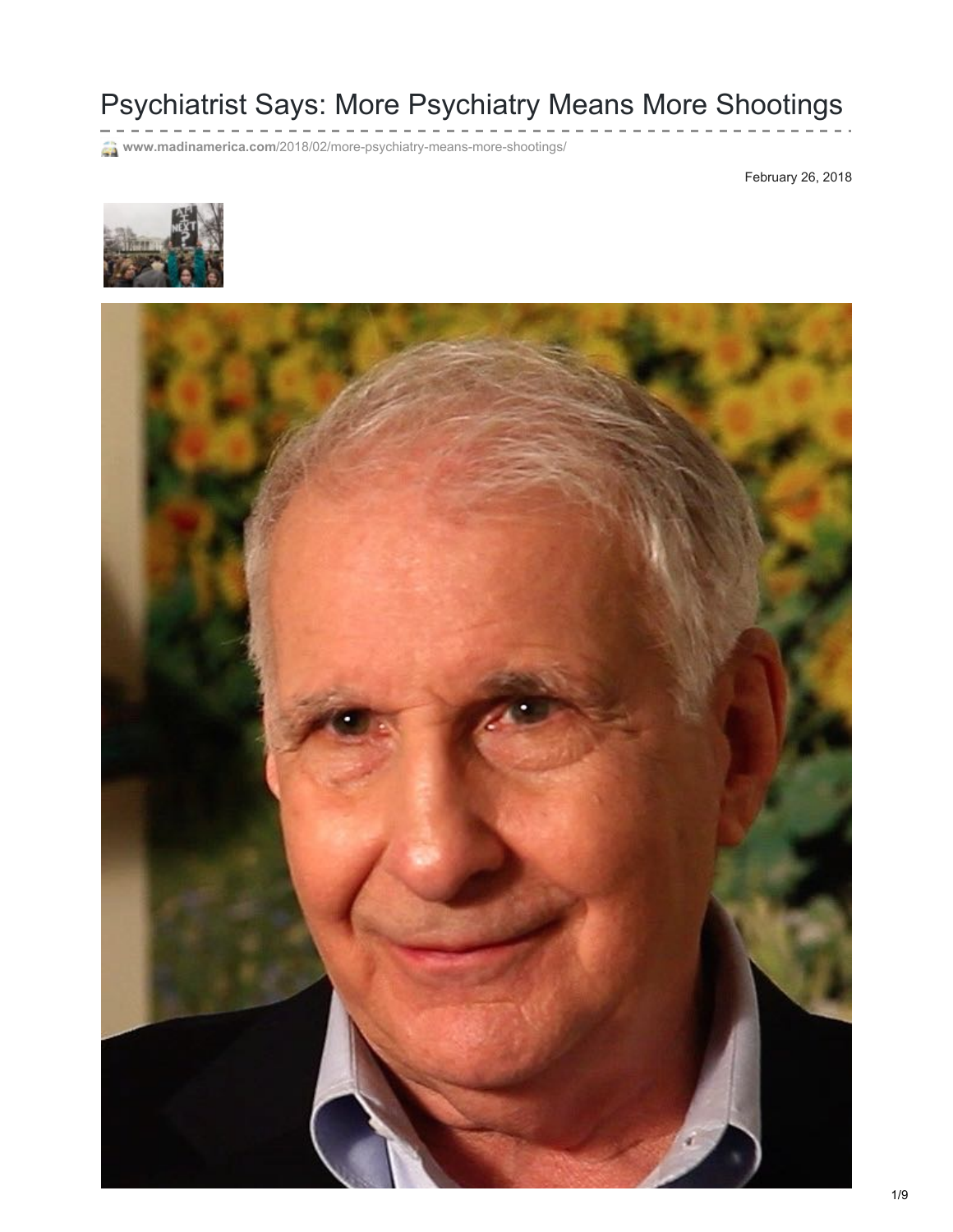

By

-

Peter [Breggin,](https://www.madinamerica.com/author/pbreggin/) MD

In late September 2016, a few days after Nikolas Cruz turned 18 and became old enough to buy a gun, the Department of Children and Families sent one or more investigators to Cruz's home. The Department had been alerted by posts on [Snapchat](https://www.nytimes.com/2018/02/17/us/nikolas-cruz-florida-shooting.html?mtrref=www.madinamerica.com&gwh=763D2A75269DC2E786BD8F5B7F1BB371&gwt=pay) where the young man talked crazily about cutting himself and asked for help in getting a gun.

Among the many missed opportunities widely discussed in the media, here is one on the local level where the Department of Children and Families actually went to his home to investigate. The department intended to [evaluate](https://www.nbcnews.com/news/us-news/social-media-post-led-florida-agency-investigate-nikolas-cruz-2016-n849221) Cruz for "possible detainment under the Baker Act, which allows authorities to hold individuals against their will for up to 72 hours."

What did the investigator find? *NBC News* quotes the official report: "Mr. Cruz stated that he plans to go out and buy a gun… It is unknown what he is buying the gun for."

Not only was Cruz planning to buy a gun while apparently refusing to say what he was planning to use it for, but his mother's observations cast serious doubt on her son's mental capacity to own a weapon. According to the *New York Times*, "She told the investigator that Mr. Cruz did not have a gun, though he did have an air gun she would take away from him when he did not follow rules about shooting only at backyard targets."

*Unbelievably, in full knowledge of Cruz's intention to buy a gun, and his inability to take* responsibility for the use of even an air gun, the department found Cruz to be a "low risk" and *closed his case within two months.*

Had Cruz been committed, under existing gun laws he would have become unable to legally buy a gun to carry out his murderous fantasies. Alternatively, if he had been carefully and safely removed from his psychiatric drugs while receiving good psychosocial therapy, his escalating violent impulses might have abated. Instead, he was left on his own to face the death of his mother and his expulsion from school, while his murderous impulses were fueled by drugs.

What do we know about Cruz's psychiatric treatment?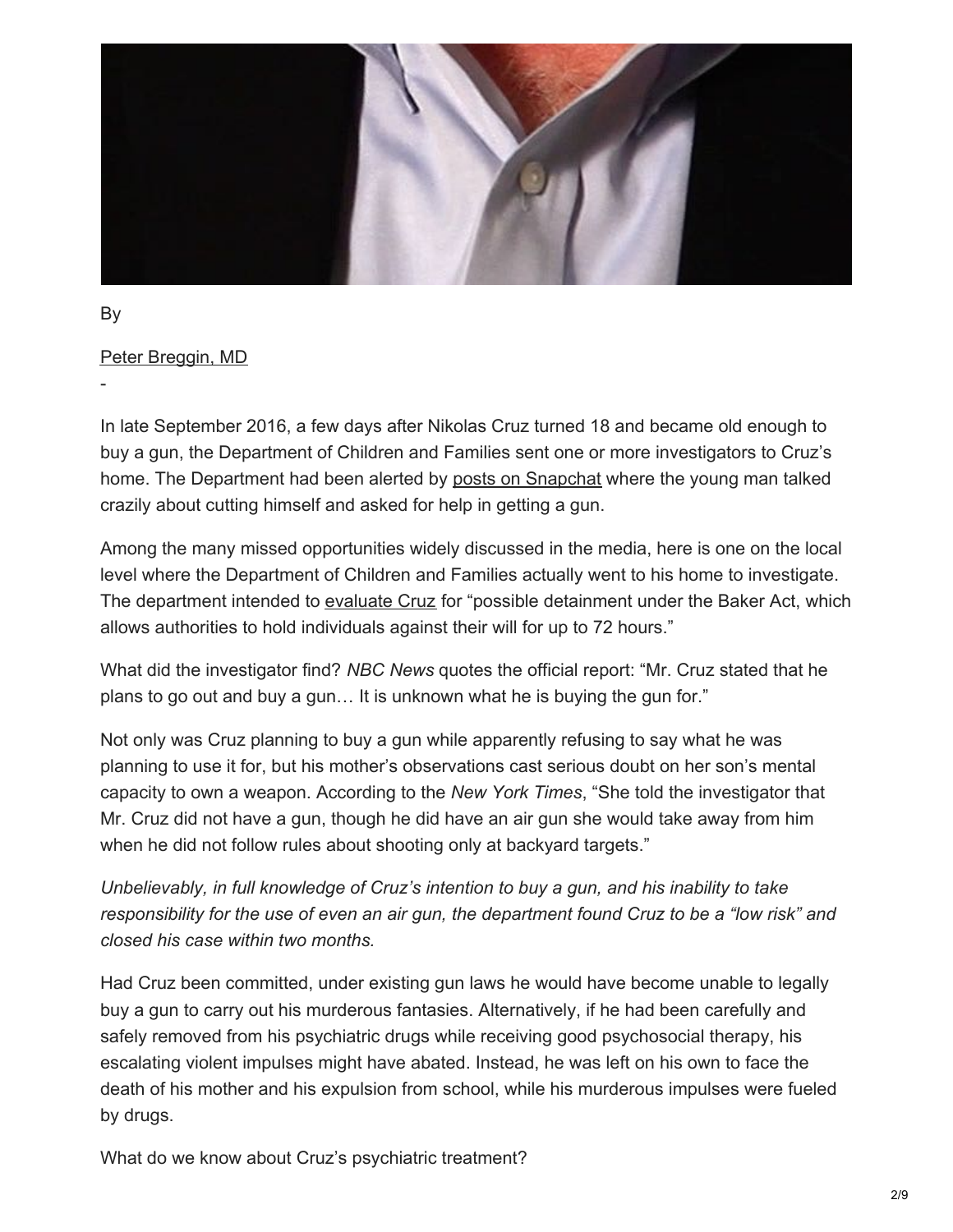#### The First Tragic Irony

According to the *New York Times*, the official department report that found Cruz to be "low risk" indicated that "he was regularly taking medication for A.D.H.D. It was unclear whether he was taking anything for depression, according to the report."

In more detail, *NBC [News](https://www.nbcnews.com/news/us-news/social-media-post-led-florida-agency-investigate-nikolas-cruz-2016-n849221)* observed that Nikolas's adoptive mother "insisted he received his necessary medication as prescribed."

Investigators from the Department of Children and Families also contacted Cruz's healthcare provider. *NBC News* quoted directly from report, "[Cruz's] clinician from Henderson Mental Health has stated that there are no issues with [Cruz's] medication and he has been compliant with taking his medication and keeps all his appointments."

This is an irony of tragic proportions. *Cruz was left unsupervised and free to buy a gun because he was faithfully taking psychiatric drugs that can cause or aggravate violence.*

But do psychiatric drugs really cause violence?

#### Antidepressant-Induced Violence

In the early 1990s, a federal court appointed me to be the scientific expert for all of the combined product liability cases that were brought against Eli Lilly throughout the country concerning Prozac-induced violence, suicide and crime. Since then I have been involved in many cases in which judges and juries, and even prosecuting attorneys, have determined that psychiatric drugs have caused or substantially contributed to violence. For a lengthy list, see the Legal [Section](https://breggin.com/legal-page/) on my website.

In 2003/2004, <u>I wrote a [scientific](http://breggin.com/wp-content/uploads/2008/01/suicidalityviolence.pbreggin.2003.pdf) review article</u> about antidepressant-induced suicide, violence and mania which the FDA distributed to all its advisory committee members. This took place as the FDA Advisory Committee members prepared to review new warnings to be put in the Full Prescribing Information for all antidepressants.

In my peer-reviewed paper, I wrote:

Mania with psychosis is the extreme end of a stimulant continuum that often begins with lesser degrees of insomnia, nervousness, anxiety, hyperactivity and irritability and then progresses toward more severe agitation, aggression, and varying degrees of mania. (p. 2)

In words very close to and sometimes identical to mine, the FDA one year later required the manufacturers of every antidepressant to put the following observations in the Warnings section of the Full Prescribing Information:

All patients being treated with antidepressants for any indication should be monitored appropriately and observed closely for clinical worsening, suicidality, and unusual changes in behavior, especially during the initial few months of a course of drug therapy, or at times of dose changes, either increases or decreases. **The following symptoms, anxiety, agitation, panic attacks, insomnia, irritability, hostility, aggressiveness, impulsivity, akathisia**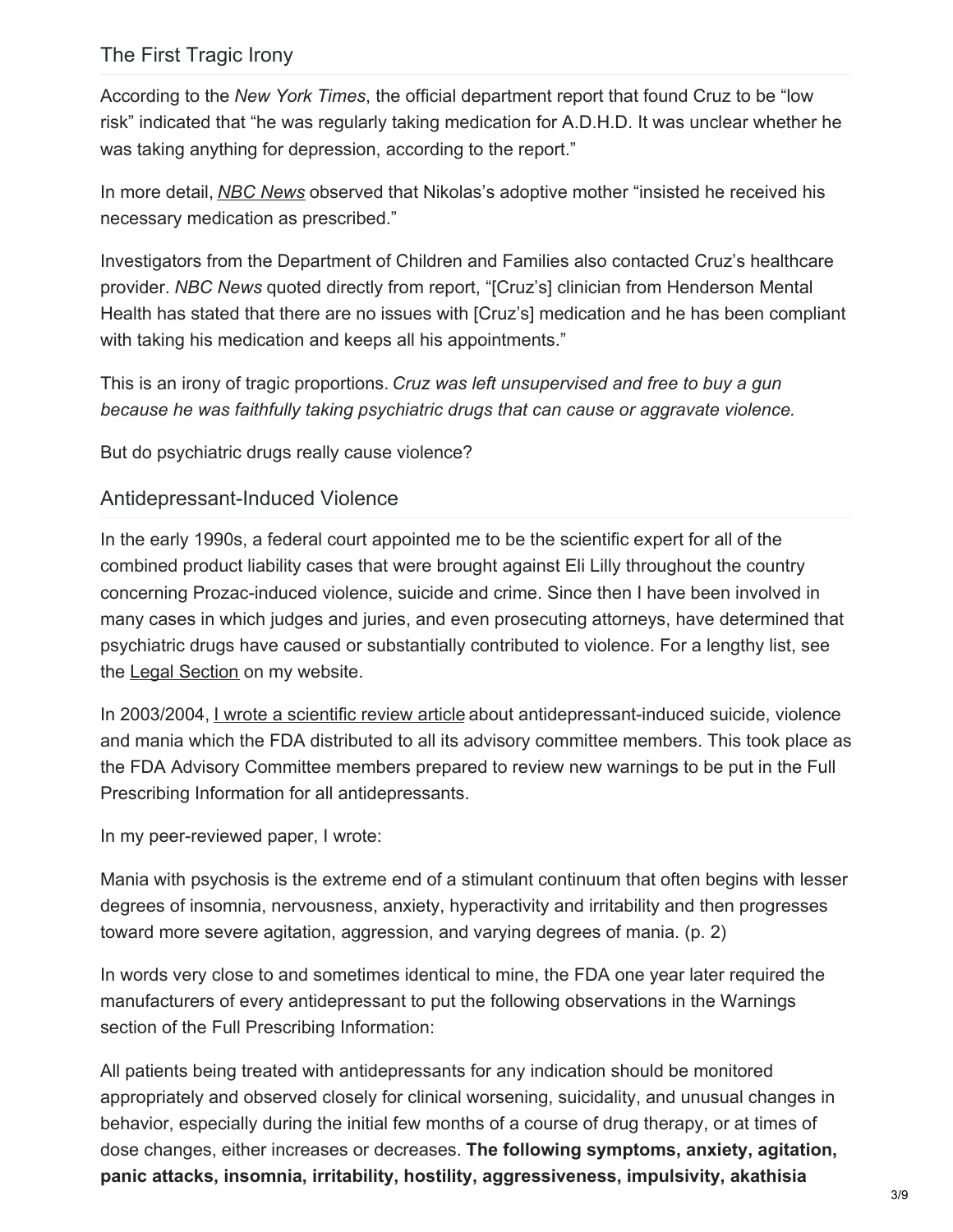**(psychomotor restlessness), hypomania, and mania,** have been reported in adult and pediatric patients being treated with antidepressants for major depressive disorder as well as for other indications, both psychiatric and nonpsychiatric. [\(Celexa](http://breggin.com/antidepressant-drugs-resources/Celexa-2017-FDA-approved-label-med-guide.pdf) 2017, p. 8, bold added)

These adverse drug effects—including **agitation**, **irritability**, **hostility**, **aggressiveness, akathisia**, and **impulsivity—**are an obvious prescription for violence. Akathisia, which I also described in my article, is a psychomotor agitation that is strongly associated with violence.

The FDA further confirmed that antidepressants can cause violence in the FDA-approved Medication Guide for antidepressants. By law, Medication Guides must be based on science and on the drug's Full Prescribing Information. These several-page guides are intended to be shared and discussed by the doctor with patients and their families.

The FDA Medication Guide for antidepressants warns clinicians, patients and families to be on the alert for the following:

- acting on dangerous impulses
- acting aggressive or violent
- feeling agitated, restless, angry or irritable
- other unusual changes in behavior or mood [\(Celexa](http://breggin.com/antidepressant-drugs-resources/Celexa-2017-FDA-approved-label-med-guide.pdf) 2017, p. 33)

This list (above) of antidepressant adverse effects from the Medication Guide should make clear that antidepressants can cause violence.

## Stimulant-Induced Violence

The FDA also acknowledges the risk of both psychosis and aggression from the stimulant drugs used to treat ADHD, but waffles somewhat in the Full Prescribing Information about aggression. These excerpts are from the Dexedrine (amphetamine) Full Prescribing Information:

# **Psychiatric Adverse Events**

**Emergence of New Psychotic or Manic Symptoms:** Treatment emergent psychotic or manic symptoms, e.g., hallucinations, delusional thinking, or mania in children and adolescents without a prior history of psychotic illness or mania can be caused by stimulants at usual doses.

**Aggression:** Aggressive behavior or hostility is often observed in children and adolescents with ADHD, and has been reported in clinical trials and the post-marketing experience of some medications indicated for the treatment of ADHD. Although there is no systematic evidence that stimulants cause aggressive behavior or hostility, patients beginning treatment for ADHD should be monitored for the appearance of, or worsening of, aggressive behavior or hostility. [\(Dexedrine,](https://www.accessdata.fda.gov/drugsatfda_docs/label/2007/017078s042lbl.pdf) 2007, p. 3)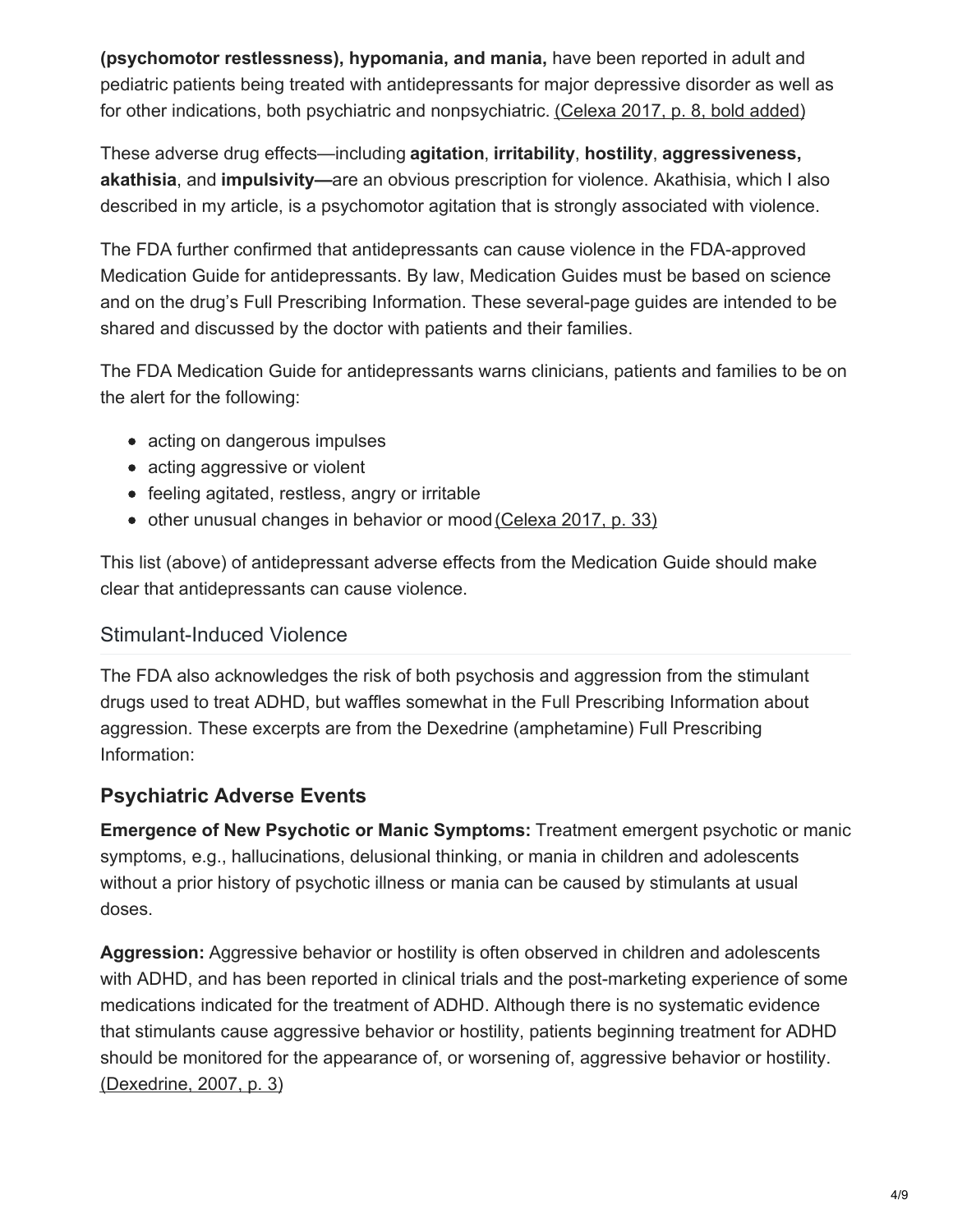The Medication Guide for Dexedrine warns to report to the doctor "Mental (Psychiatric) Problems" that can be caused by the stimulant. The warning for stimulants echoes some of the adverse violence-related effects caused by antidepressants:

- **new or worse behavior and thought problems**
- **new or worse bipolar illness**
- **new or worse aggressive behavior or hostility**(Dexedrine, 2014, p. 9)

# Study Shows Antidepressants and Stimulants Are Especially Likely to Cause Violence

One of the most [convincing](http://breggin.com/antidepressant-drugs-resources/Moore2011-violence-rates-all-drugs-FDA.pdf) studies of medication-induced violence was based on reports of violence to the FDA over a several year period. When the number of prescriptions written for each drug was factored in, a small group of drugs accounted for almost all reports of violence.

In the study of violence reports to the FDA, any predisposition toward violence in the patients themselves was largely ruled out because some of the most violence-inducing drugs were not psychiatric drugs, and were being given to a more general population. Some of the violenceinducing drugs were antibiotics, including Lariam (Mefloquine), which Sgt. [Robert](https://www.newscientist.com/article/mg21428593.900-us-army-orders-drug-review-after-afghan-massacre/) Bales was taking when he slaughtered 16 helpless, innocent villagers in Afghanistan.

The *amphetamines* as a group (mostly used to treat ADHD) were third in order of frequency of violence reports per prescription. The amphetamines include drugs such as Adderall and Dexedrine (pure amphetamines) and amphetamine-like drugs based on methylphenidate, such as Ritalin, Focalin and Concerta. While amphetamines as a group were third in the list of most likely to induce violence, overall the *antidepressants* were the most common offenders, with Prozac, Paxil, and Effexor near the top.

# Losing Track of the Threat

Cruz's school counselor protested to the Department of Children and Families that they should re-examine their conclusion that he was a "low risk" for violence. Then in January 2017, two months after the agency had closed its investigation, the Broward County Public Schools disciplinary records indicate that the school referred Cruz to the Department of Children and Families for a "threat assessment" because of a long history of "fights with teachers" and "using profane language with school staff." No other information was provided about the outcome of that referral.

What was going on? When public agencies have difficult children and young adults to deal with, they automatically turn to psychiatric diagnosing and drugging. Previously concerned adult authorities then withdraw their concern and attention because the child is getting "psychiatric treatment." Caring, empathic and effective psychosocial treatments fall by the wayside.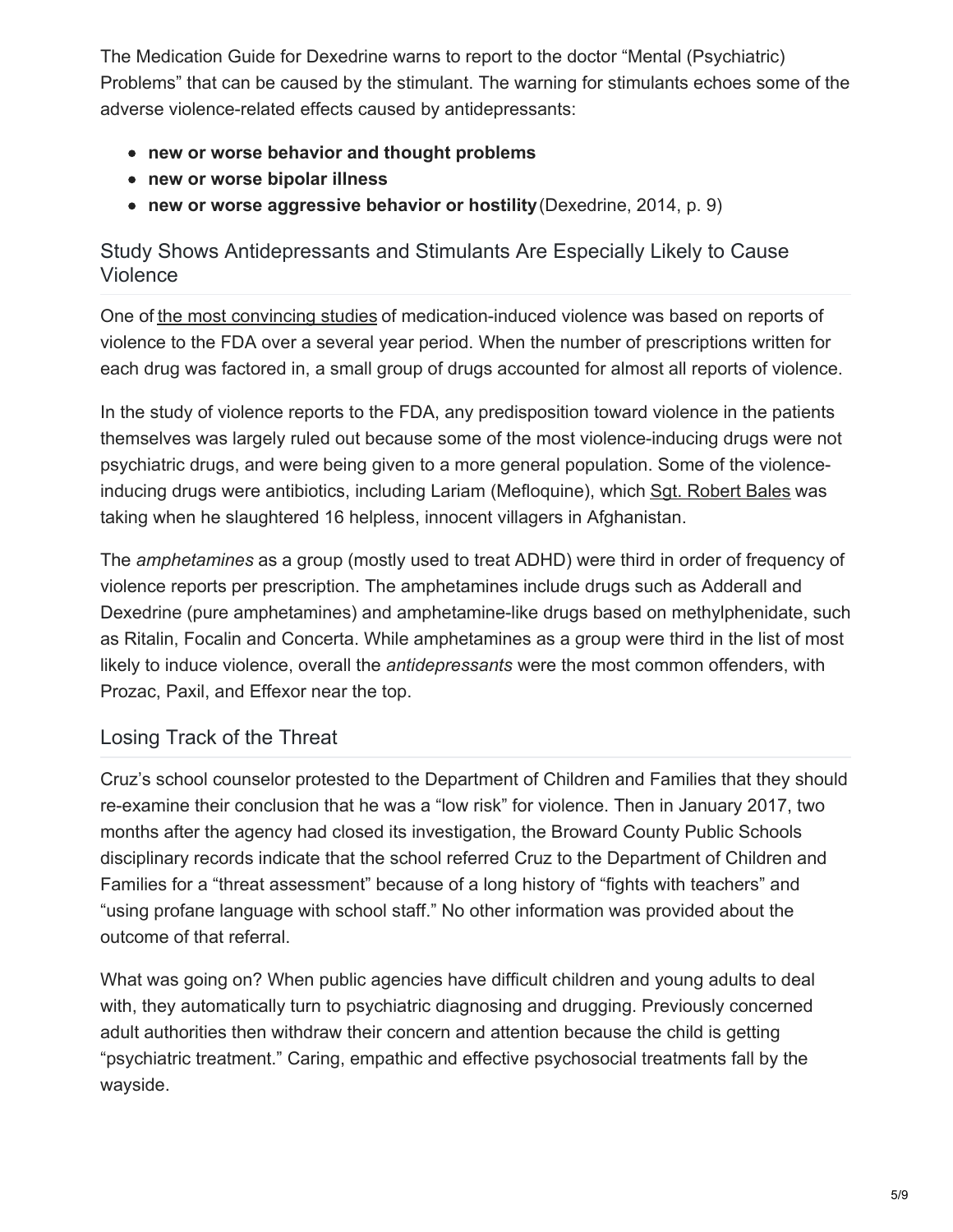Authorities do this without grasping that they are shoving the child under a suffocating chemical rug in the form of neurotoxins that blunt all emotions and stifle all behavior. Those dooming the children and youth to psychiatric oblivion probably do not know, as Bob Whitaker has shown in *Anatomy of an [Epidemic](https://www.madinamerica.com/anatomy-of-an-epidemic/)*, that psychiatric drugs will diminish their competence and quality of life, while also raising the cost of their [treatment](https://www.amazon.com/Anatomy-Epidemic-Bullets-Psychiatric-Astonishing/dp/1491513217) and their disability payments. They do not foresee that the psychiatric strategy for treatment will sometimes lead to tragic outcomes like the school shootings. Nor do they realize that the overall evidence of harm from psychiatric drugs is infinitely greater than the evidence for good effects, as scientist Peter Gøtzsche has confirmed in *Deadly [Psychiatry](https://www.amazon.com/s/ref=nb_sb_noss_2?url=search-alias%3Dstripbooks&field-keywords=Deadly+Psychiatry) and Organized Denial*.

#### Another Tragic Irony

During Cruz's build up to the mass murders, his *Snapchat* remarks about cutting himself and wanting to get a gun were not the only red flags that he was dangerous. Among many other warning signs, he declared on social media that he wanted to become a ["professional](http://www.miamiherald.com/news/local/community/broward/article201684874.html) school shooter" and he told an acquaintance that he had bought a gun and was planning to shoot up the school within weeks before it happened.

This was not mere bragging to bolster his ego. Cruz was intelligent enough to know that broadcasting his intention could lead to his being stopped. On some level of his disturbed mind, Cruz was begging to be stopped. Several people did in fact report him but to no avail.

The second great, tragic irony is that *Cruz desperately signaled his dangerousness but agencies as high up as the FBI saw and never responded to his conscious or unconscious pleas to be stopped.*

## How Psychiatry Increases the Threat of Violence

*Calling for more spending on mental health and on psychiatry will make matters worse, probably causing many more shootings than it prevents.*

Not only do psychiatric drugs add to the risk of violence, but psychiatric treatment lulls the various authorities and the family into believing that the patient is now "under control" and "less of a risk." Even the patient may think the drugs are helping, and continue to take them right up to the moment of violence.

The belief in drugs is so prevailing that the authorities, in my forensic experience, will continue the offending drugs or even increase them in jail. Sometimes the perpetrator of the violence may begin to suspect the drugs contributed to his violence, but more often he is still hoping that they help and wants his medications continued in jail.

*Even when some of their patients signal with all their might that they are dangerous and need to be stopped, mental health providers are likely to give drugs, adding fuel to the heat of violent impulses, while assuming that their violence-inducing drugs will reduce the risk of serious aggression.*

We have seen that Nikolas Cruz was probably being treated with violence-inducing stimulants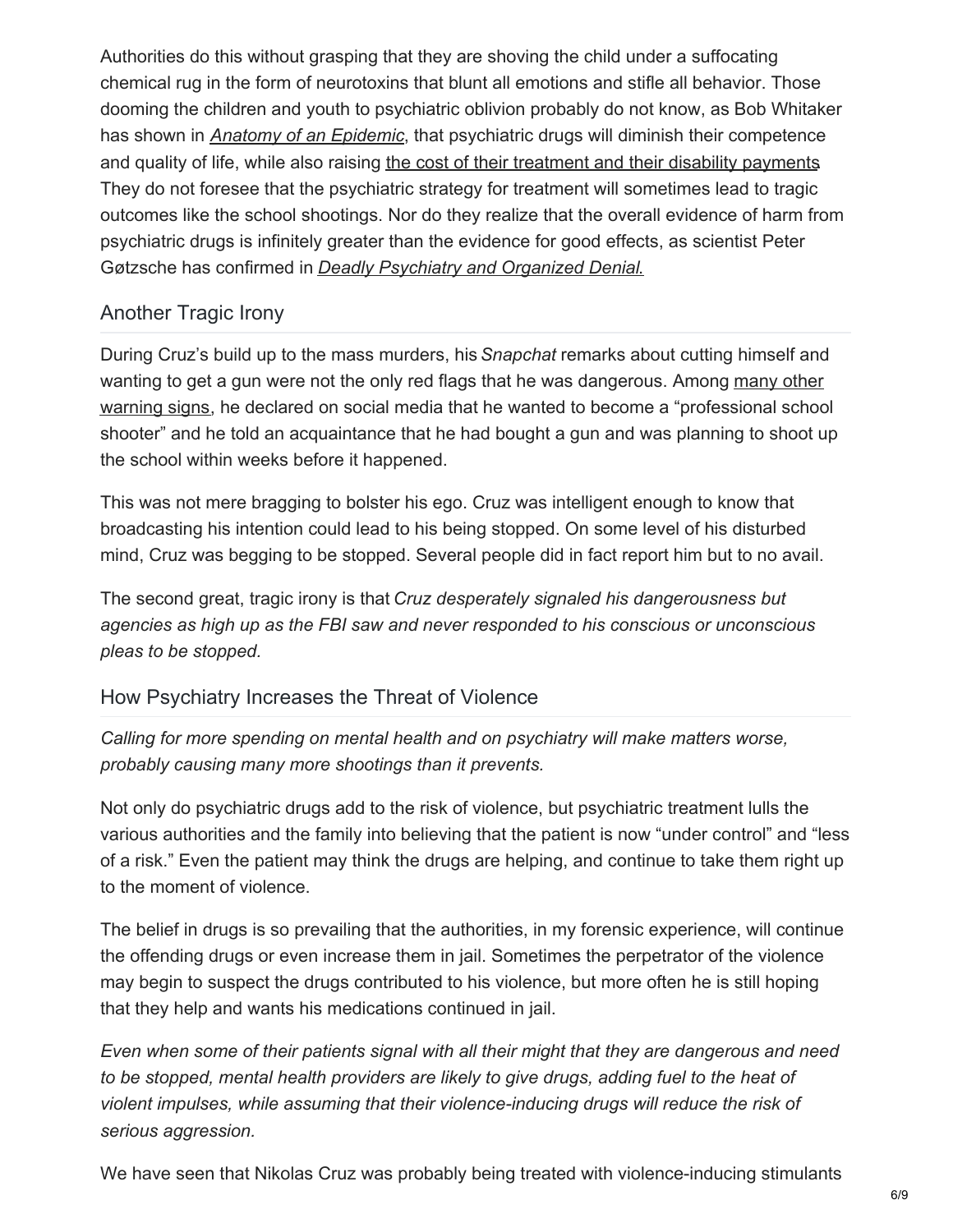and/or antidepressants by a psychiatrist who was nonetheless aware of his violent tendencies and serious underlying threats. We have seen how his blatant threats were disregarded, probably on the grounds that he was already in the mental health system and receiving drugs.

Psychiatry not only increases the risk of violence by giving violence-inducing drugs, but it lulls patients, families, professionals, schools and the public into an unrealistic and even disastrous sense of security. I have described dozens of such cases in my book, *[Medication](https://breggin.com/medication-madness-2008/) Madness: the Role of Psychiatric Drugs in Cases of Violence, Suicide and Crime.*

James Holmes, the Aurora Theater shooter, is an extreme example of the dangers of sending a violent person for psychiatric treatment. Holmes was in graduate school when he *asked* for psychiatric help. He told his psychiatrist he had such violent feelings that he dared not tell her all about them for fear that she would lock him up.

What did Holmes' [psychiatrist](https://www.madinamerica.com/2016/07/violence-caused-by-antidepressants-an-update-after-munich/) do? On that same first visit where he warned about seriously violent feelings, she started him on the antidepressant Zoloft. Under the influence of the drug, he became grossly psychotic and began elaborating his plans and collecting weapons.

Did Holmes' psychiatrist need more training or awareness? No, she was*especially* trained in the prevention of campus school shootings and immediately contacted campus security, while starting him on Zoloft. Increased training under the current mental health system will only lead to even more drugging, because that is what my colleagues in psychiatry do—they drug nearly everyone they can get their hands on.

*To prevent or reduce school shootings,* w*e need to stop relying on current mental health and psychiatric interventions to prevent mass violence. Psychiatric approaches do more harm than good.*

## What More Can We Do to Prevent or Reduce School Shootings?

School shootings have multiple causes. My focus in this report is on the role of psychiatric drugs because it receives so little attention, despite being one of the chief causes of mass violence. In keeping with my emphasis, for solutions I will focus again on my own area of knowledge: the provision of psychosocial and educational services to children, youth, and their caregivers or families.

*One of the first required steps is to force public disclosure of any and all drugs prescribed to violent perpetrators.* We still do not know exactly what was prescribed to Cruz other than that he was treated for ADHD and depression. Family members have reported that he was taking psychiatric medications for depression around the time he assaulted his school, but we lack documentation for this.

Authorities often avoid releasing information about the medications that mass murderers were taking. In 2012, twenty-year-old Adam Lanza murdered 20 children and 6 adults at Sandy Hook Elementary School. Six years later, the State of Connecticut has never released his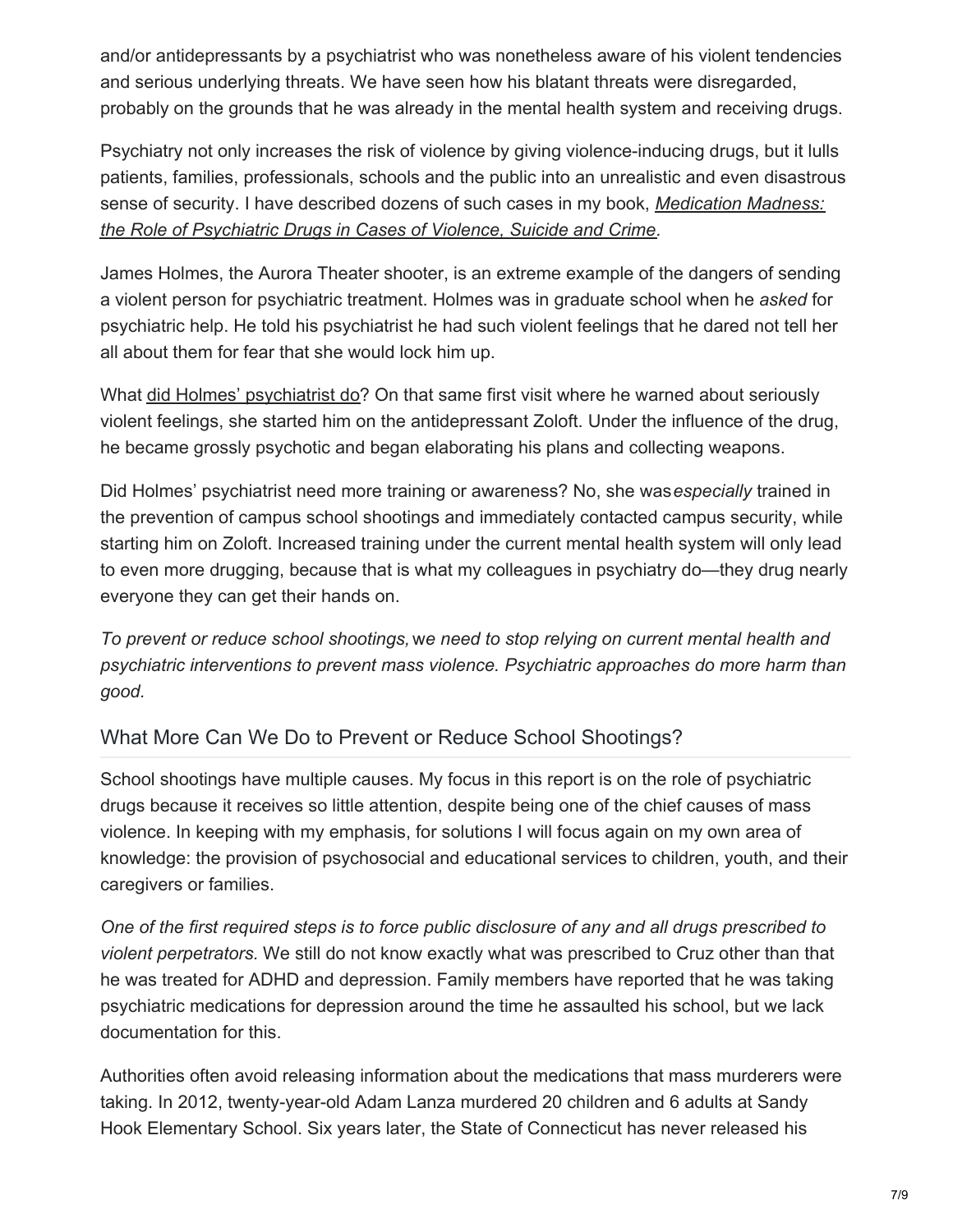medical records or reported the [medications](http://ablechild.org/2013/09/01/ct-aag-nervous-about-releasing-adam-lanzas-medical-records-disclosure-can-cause-a-lot-of-people-to-stop-taking-their-medications/) in his blood. Why? According to an assistant attorney general for the state, Lanza's medications cannot be made public because the information "can cause a lot of people to stop taking their medications."

It took a legal action to force the corner in the Las Vegas mass murder case to make public what if any medications were identified in the [perpetrator's](https://www.madinamerica.com/2018/02/las-vegas-shooter-valium-mass-murder/) body. When it was reported that he had Valium in his body at the time of his death, it did not even get a ho-hum response from the press.

Similarly, in 2013, when it was quickly discovered that the naval yard shooter had recently been started on the antidepressant [trazodone](https://breggin.com/antidepressant-trazodone-in-the-washington-naval-yard-gun-massacre/) at the VA, the news just as quickly disappeared from view. So it will not be enough to get the information we need; we will also have to work to draw attention to it.

Despite how often threat reports are ignored, they are a frontline deterrent.*We need to make it easier to report threats by young people by providing well-advertised state-wide designated online and telephone reporting sites, and by preparing and empowering state and local agencies to respond to these threats.* Federal agencies should play little or no role in this strategy, which requires immediate local responsiveness.

## Offering Better Services

I have already emphasized the importance of no longer relying on the current mental health and psychiatric system to stop school shootings. However, even if school shootings were not such a huge problem, we still need to stop drugging our children and youth to control their feelings, thoughts and actions. *Antidepressants, stimulants, benzodiazepines and all other brain-disabling, mind-altering drugs should not be used to control the minds or behaviors of young people.* Children need more adult help, not more neurotoxic drugs. We must not let them to grow up with their brains and minds soaked in [neurotoxins](https://breggin.com/childrens-page/).

*We need to* r*evamp the services we deliver in our schools and families to place more emphasis on educational and psychosocial approaches to healing distressed individuals and their families.* The Department of Children and Families was sent to the Cruz household to investigate and not to help. It assumed that going to a mental health clinic and taking psychiatric drugs was a good idea that reduced his dangerousness. Cruz was then left largely on his own to deal with his mother's death and expulsion from school.

*We need to focus services for young people on helping parents and children in conflict without resorting to demeaning psychiatric labels and toxic psychiatric drugs.* A variety of relatively low-cost programs involving volunteers, coaches, and counselors provides the best model for help. To be most effective, we need a drug-free wraparound program with voluntary psychosocial interventions, including efforts to support and strengthen the family or care-taking unit.